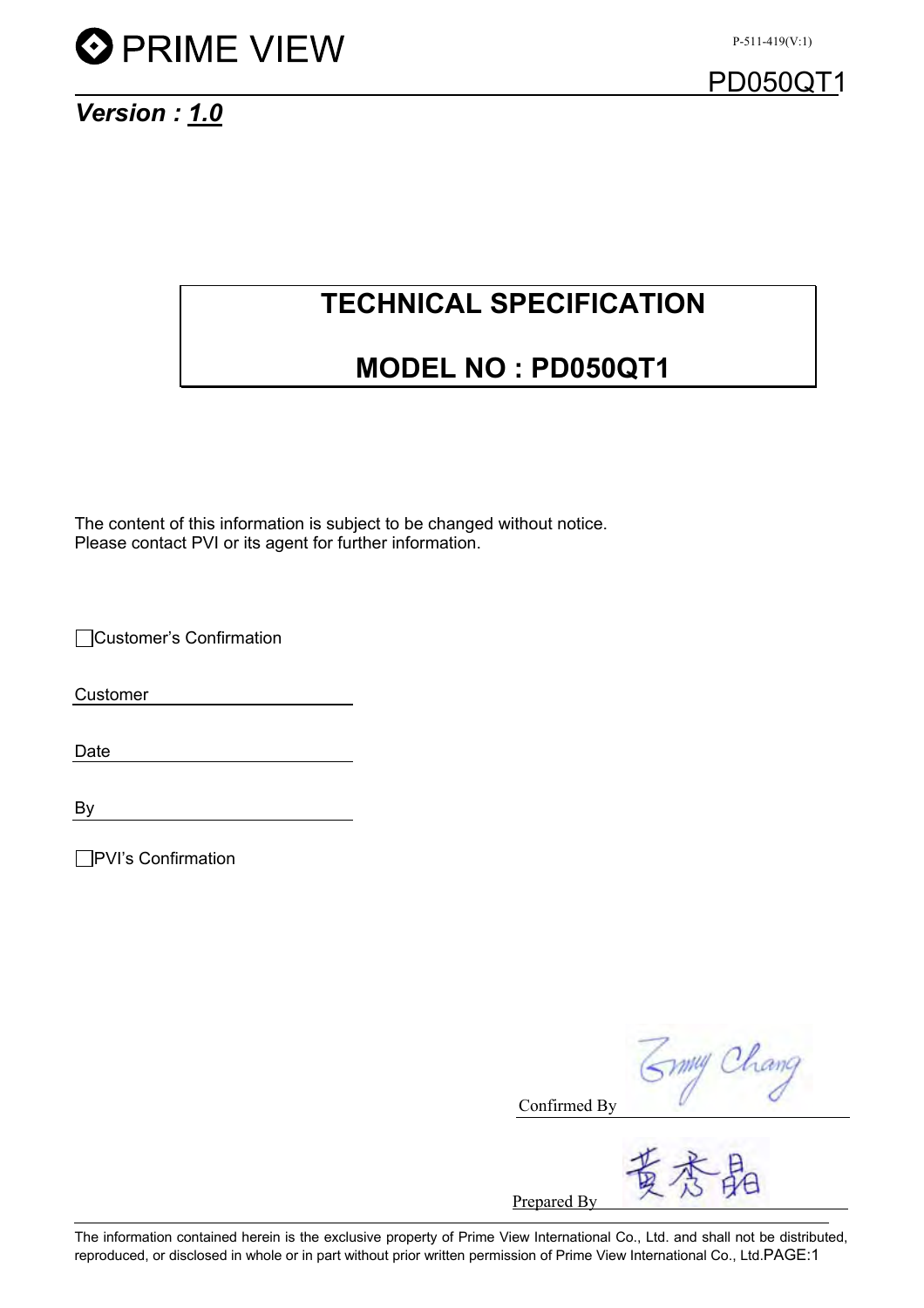

## PD050QT1

# **Revision History**

| Rev. | Eng. | llssued            | <b>Date</b> | <b>Revised</b> | <b>Contents</b> |  |
|------|------|--------------------|-------------|----------------|-----------------|--|
| 1.0  | 黃秀晶  | 10.<br><b>IMay</b> | 2007        | <b>New</b>     |                 |  |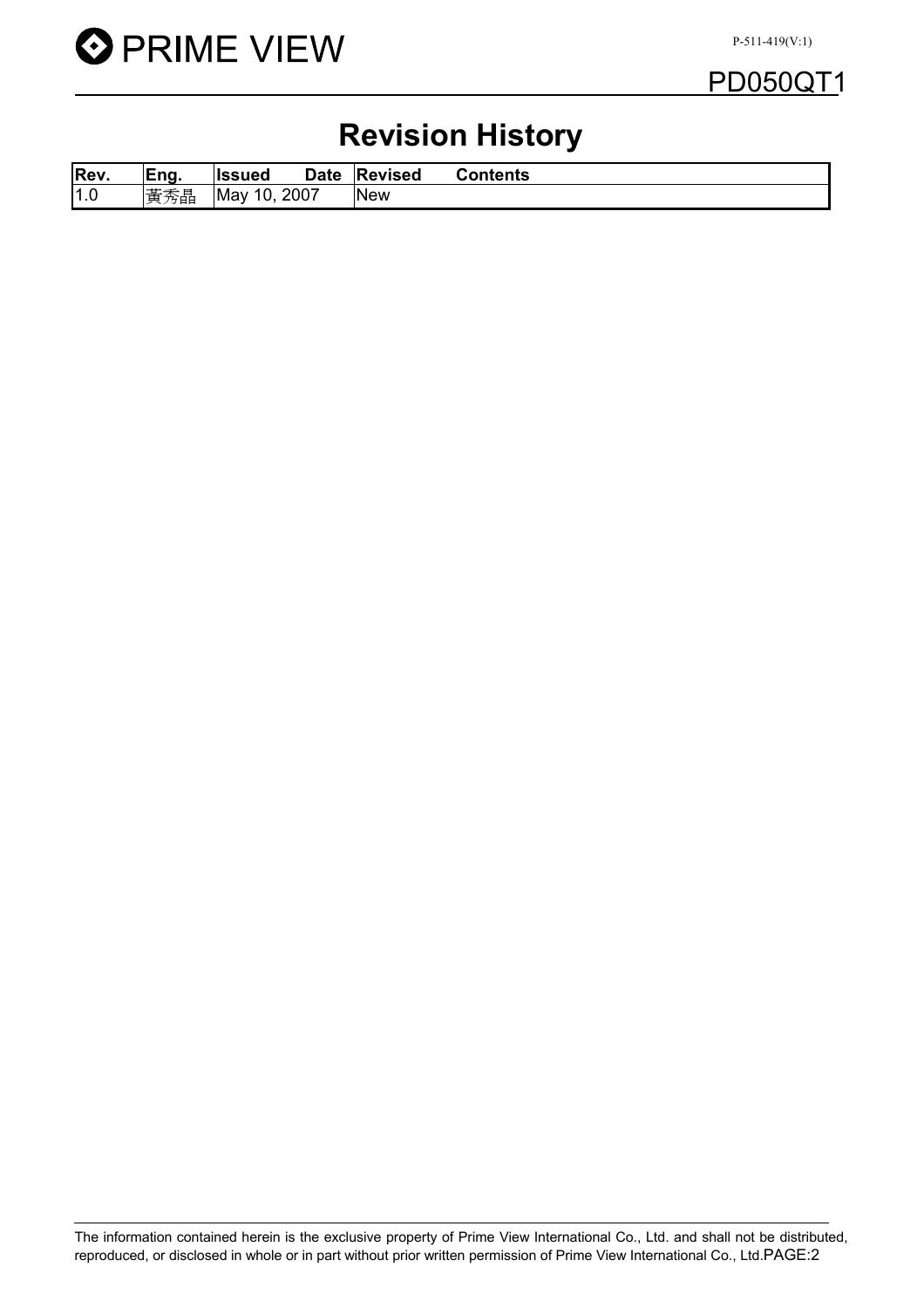



# *TECHNICAL SPECIFICATION CONTENTS*

| NO.                     | ITEM                                   | <b>PAGE</b> |
|-------------------------|----------------------------------------|-------------|
|                         | Cover                                  |             |
|                         | <b>Revision History</b>                | 2           |
|                         | Contents                               | 3           |
| 1                       | Application                            | 4           |
| $\overline{2}$          | <b>Features</b>                        | 4           |
| 3                       | <b>Mechanical Specifications</b>       | 4           |
| $\overline{\mathbf{4}}$ | Mechanical Drawing of TFT-LCD module   | 5           |
| 5                       | Input / Output Terminals               | 6           |
| 6                       | <b>Pixel Arrangement</b>               | 7           |
| $\overline{7}$          | <b>Absolute Maximum Ratings</b>        | 8           |
| 8                       | <b>Electrical Characteristics</b>      | 8           |
| 9                       | Display Color and Gray Scale Reference | 9           |
| 10                      | Interface Timing                       | 10          |
| 11                      | Power On Sequence                      | 13          |
| 12                      | <b>Optical Characteristics</b>         | 13          |
| 13                      | <b>Handling Cautions</b>               | 16          |
| 14                      | <b>Reliability Test</b>                | 17          |
| 15                      | <b>Block Diagram</b>                   | 18          |
| 16                      | Packing                                | 19          |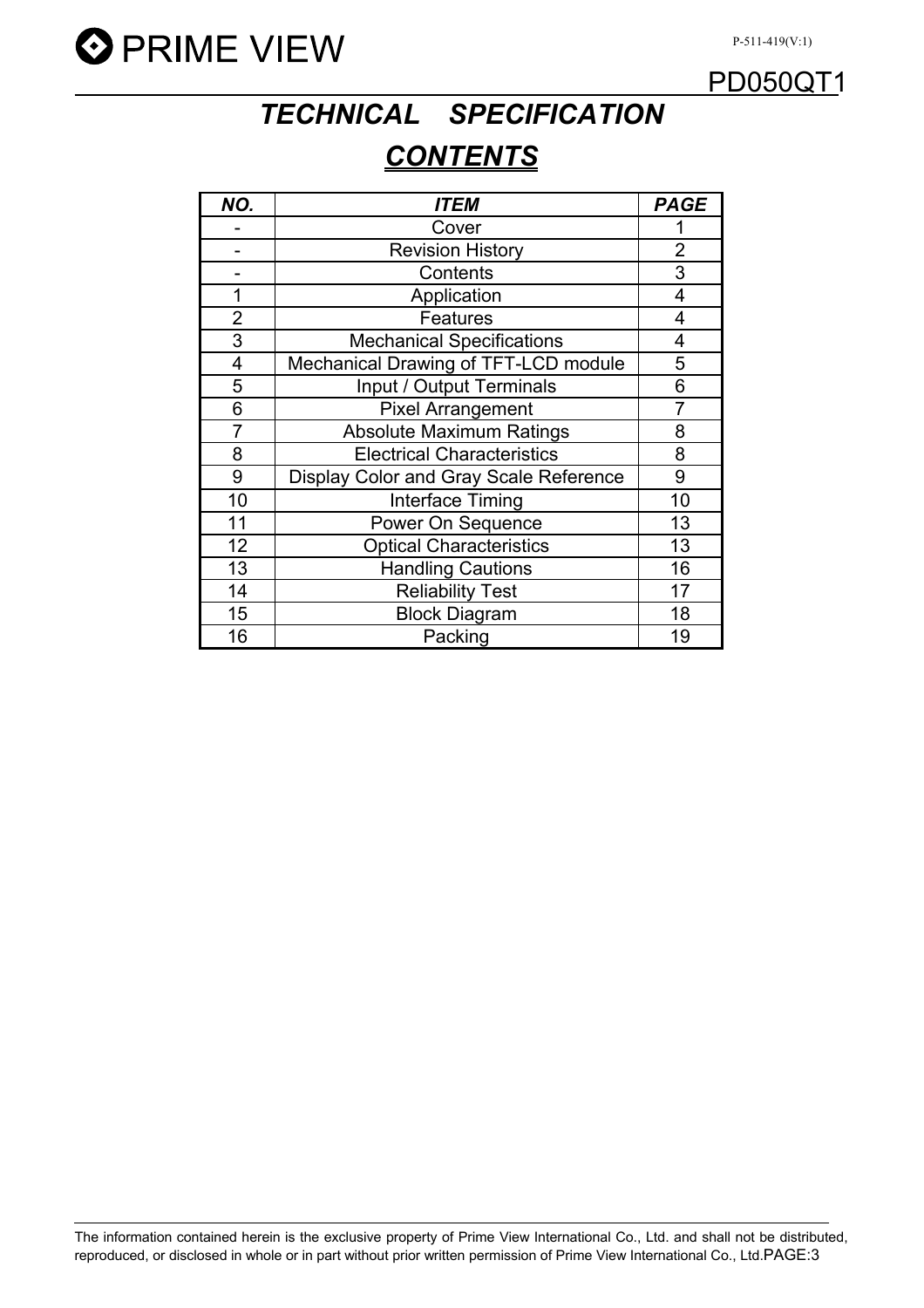

## **PD050Q**

#### 1. Application

This data sheet applies to a color TFT LCD module, PD050QT1.This module applies to OA product, car TV (must use Analog to Digital driving board), which requires high quality flat panel display. If you must use in severe reliability environment, please don't extend over PVI's reliability test conditions.

#### 2. Features

- . Amorphous silicon TFT LCD panel with back-light unit
- . Pixel in stripe configuration
- . Slim and compact, designed for O/A application
- . Backlight driving DC/AC inverter not included in this module
- . TTL transmission interface

#### 3. Mechanical Specifications

| <b>Parameter</b>               | <b>Specifications</b>               | <b>Unit</b> |
|--------------------------------|-------------------------------------|-------------|
| <b>Screen Size</b>             | 5 (diagonal)                        | inch        |
| <b>Display Format</b>          | 320x(RGB)x240                       | dot         |
| <b>Active Area</b>             | 102.72 (H)×75.72 (V)                | mm          |
| <b>Pixel Pitch</b>             | $0.3210(H)\times 0.3155$ (V)        | mm          |
| <b>Pixel Configuration</b>     | <b>Stripe</b>                       |             |
| <b>Display Colors</b>          | 262K                                |             |
| <b>Surface Treatment</b>       | Anti-Glare +SWV                     |             |
| Back-light                     | CCFL, 1 tubes                       |             |
| <b>Outline Dimension</b>       | 127.4 (W) >92.7 (H) >12.9 (D)(typ.) | mm          |
| Weight                         | $172 + 10$                          | g           |
| Display mode                   | Normally white                      |             |
| Gray scale inversion direction | 6<br>(ref to Page 13 viewing angle) | o'clock     |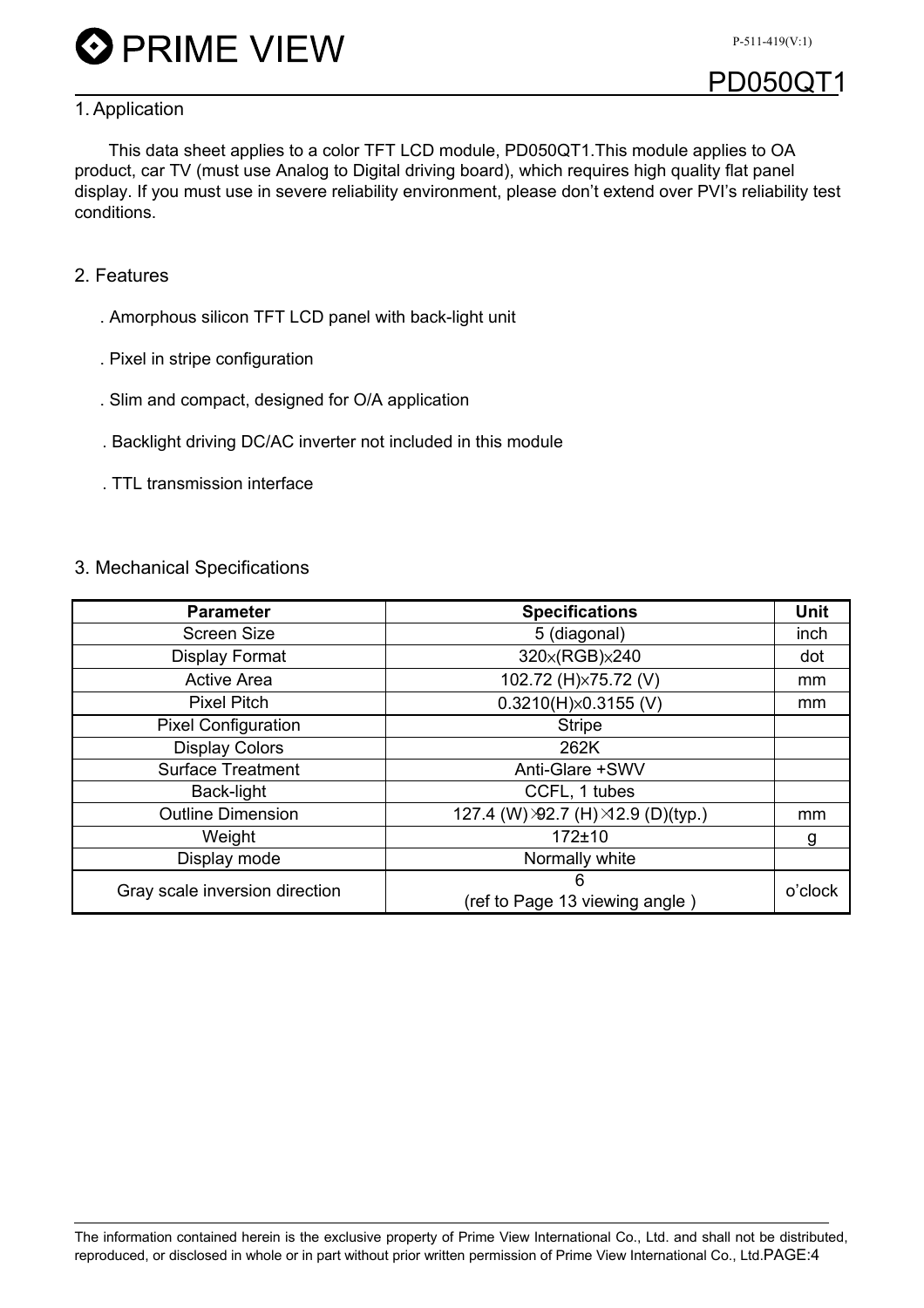**O** PRIME VIEW

P-511-419(V:1)

## PD050QT1

#### 4. Mechanical Drawing of TFT-LCD Module



The information contained herein is the exclusive property of Prime View International Co., Ltd. and shall not be distributed, reproduced, or disclosed in whole or in part without prior written permission of Prime View International Co., Ltd.PAGE:5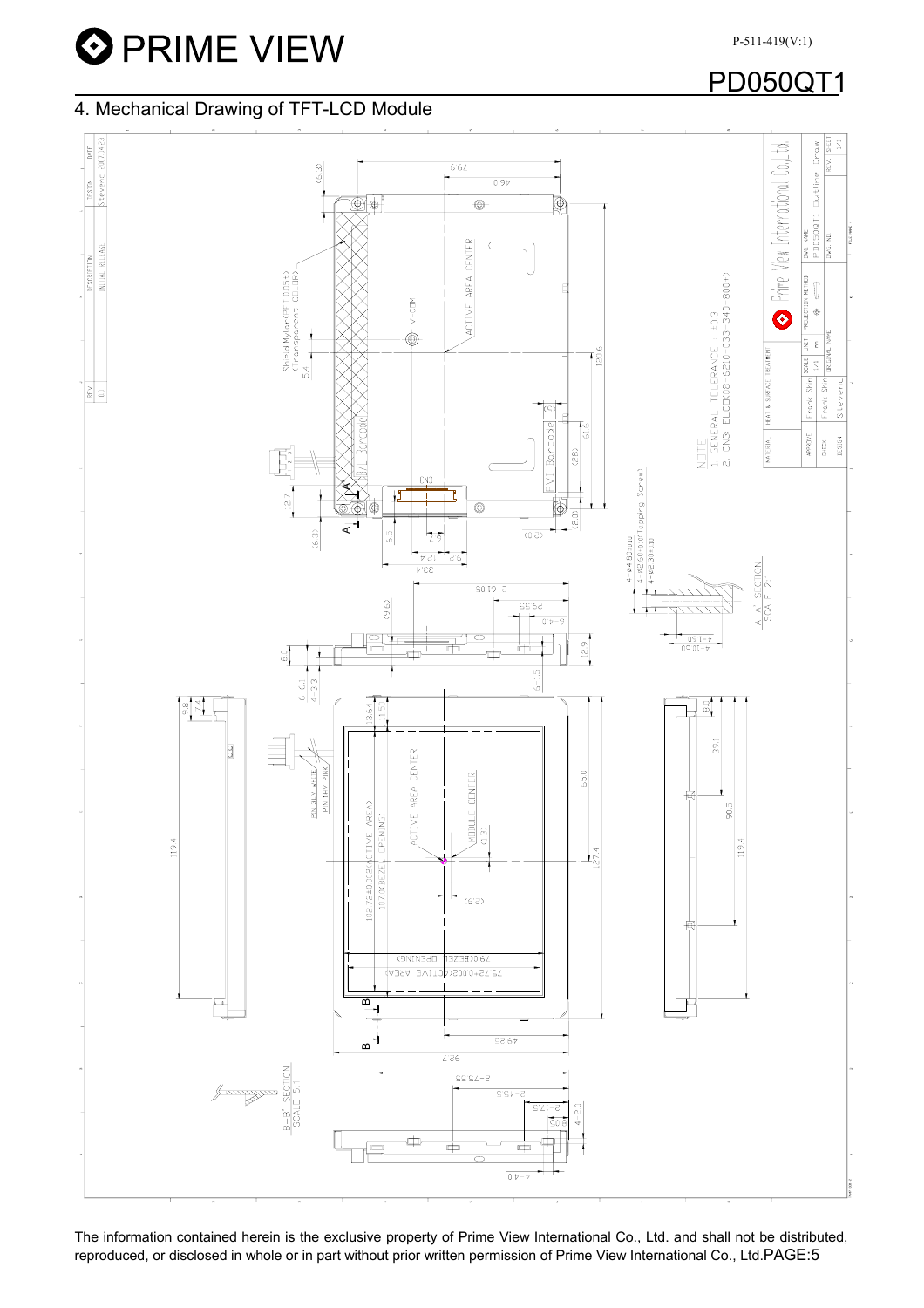

#### 5. Input / Output Terminals

#### 5-1) TFT-LCD Panel Driving

Connector type: ELCO 08-6210-033-340-800A+ , PIN No 33 pins, pitch=0.5mm

| Pin No         | <b>Symbol</b>        | I/O                          | <b>Description</b>                                         | <b>Remark</b>        |  |  |  |
|----------------|----------------------|------------------------------|------------------------------------------------------------|----------------------|--|--|--|
| 1              | <b>GND</b>           |                              | <b>GND</b>                                                 |                      |  |  |  |
| $\overline{2}$ | <b>CK</b>            | ı                            | Clock signal for sampling each data signal                 |                      |  |  |  |
| 3              | <b>Hsync</b>         | Ī                            | Horizontal synchronous signal(negative)                    |                      |  |  |  |
| 4              | Vsync                | Ī                            | Vertical synchronous signal(negative)                      |                      |  |  |  |
| 5              | <b>GND</b>           |                              | <b>GND</b>                                                 |                      |  |  |  |
| 6              | R <sub>0</sub>       |                              | RED data signal(LSB)                                       |                      |  |  |  |
| $\overline{7}$ | R <sub>1</sub>       | I                            | RED data signal                                            |                      |  |  |  |
| 8              | R <sub>2</sub>       |                              | RED data signal                                            |                      |  |  |  |
| 9              | R <sub>3</sub>       |                              | RED data signal                                            |                      |  |  |  |
| 10             | R <sub>4</sub>       | I                            | RED data signal                                            |                      |  |  |  |
| 11             | R <sub>5</sub>       | Ī                            | RED data signal(MSB)                                       |                      |  |  |  |
| 12             | <b>GND</b>           |                              | <b>GND</b>                                                 |                      |  |  |  |
| 13             | G <sub>0</sub>       |                              | <b>GREEN</b> data signal(LSB)                              |                      |  |  |  |
| 14             | G <sub>1</sub>       |                              | <b>GREEN</b> data signal                                   |                      |  |  |  |
| 15             | G <sub>2</sub>       | I                            | <b>GREEN</b> data signal                                   |                      |  |  |  |
| 16             | G <sub>3</sub>       |                              | <b>GREEN</b> data signal                                   |                      |  |  |  |
| 17             | G4                   | I                            | <b>GREEN</b> data signal                                   |                      |  |  |  |
| 18             | G <sub>5</sub>       | I                            | GREEN data signal(MSB)                                     |                      |  |  |  |
| 19             | <b>GND</b>           | -                            | <b>GND</b>                                                 |                      |  |  |  |
| 20             | B <sub>0</sub>       | I                            | Blue data signal(LSB)                                      |                      |  |  |  |
| 21             | <b>B1</b>            |                              | Blue data signal                                           |                      |  |  |  |
| 22             | <b>B2</b>            |                              | Blue data signal                                           |                      |  |  |  |
| 23             | B <sub>3</sub>       |                              | Blue data signal                                           |                      |  |  |  |
| 24             | B4                   |                              | Blue data signal                                           |                      |  |  |  |
| 25             | B <sub>5</sub>       | I                            | Blue data signal(MSB)                                      |                      |  |  |  |
| 26             | <b>GND</b>           | $\overline{\phantom{m}}$     | <b>GND</b>                                                 |                      |  |  |  |
| 27             | <b>ENAB</b>          | I                            | Signal to settle the horizontal display position(positive) | Note <sub>5-1</sub>  |  |  |  |
| 28             | $V_{C\underline{C}}$ | $\qquad \qquad \blacksquare$ | +3.3V power supply                                         |                      |  |  |  |
| 29             | $V_{C\underline{C}}$ | $\overline{\phantom{a}}$     | +3.3V power supply                                         |                      |  |  |  |
|                |                      |                              | Horizontal display mode select signal                      |                      |  |  |  |
| 30             | R/L                  | I                            | L: Normal, H: Left / Right reverse mode                    | Note <sub>5-2</sub>  |  |  |  |
| 31             | U/D                  | L                            | Vertical display mode select signal                        | Note <sub>5</sub> -3 |  |  |  |
|                |                      |                              | H: Normal, L: Up/Down reverse mode                         |                      |  |  |  |
| 32             | V/Q                  |                              | VGA / QVGA mode select signal                              |                      |  |  |  |
| 33             | <b>GND</b>           | $\overline{\phantom{a}}$     | <b>GND</b>                                                 |                      |  |  |  |

Note5-1: The horizontal display start timing is settled in accordance with rising of ENAB signal. In case ENAB is fixed "Low", the horizontal start timing is determined as described in 10-2. Don`t keep ENAB "High" during operation.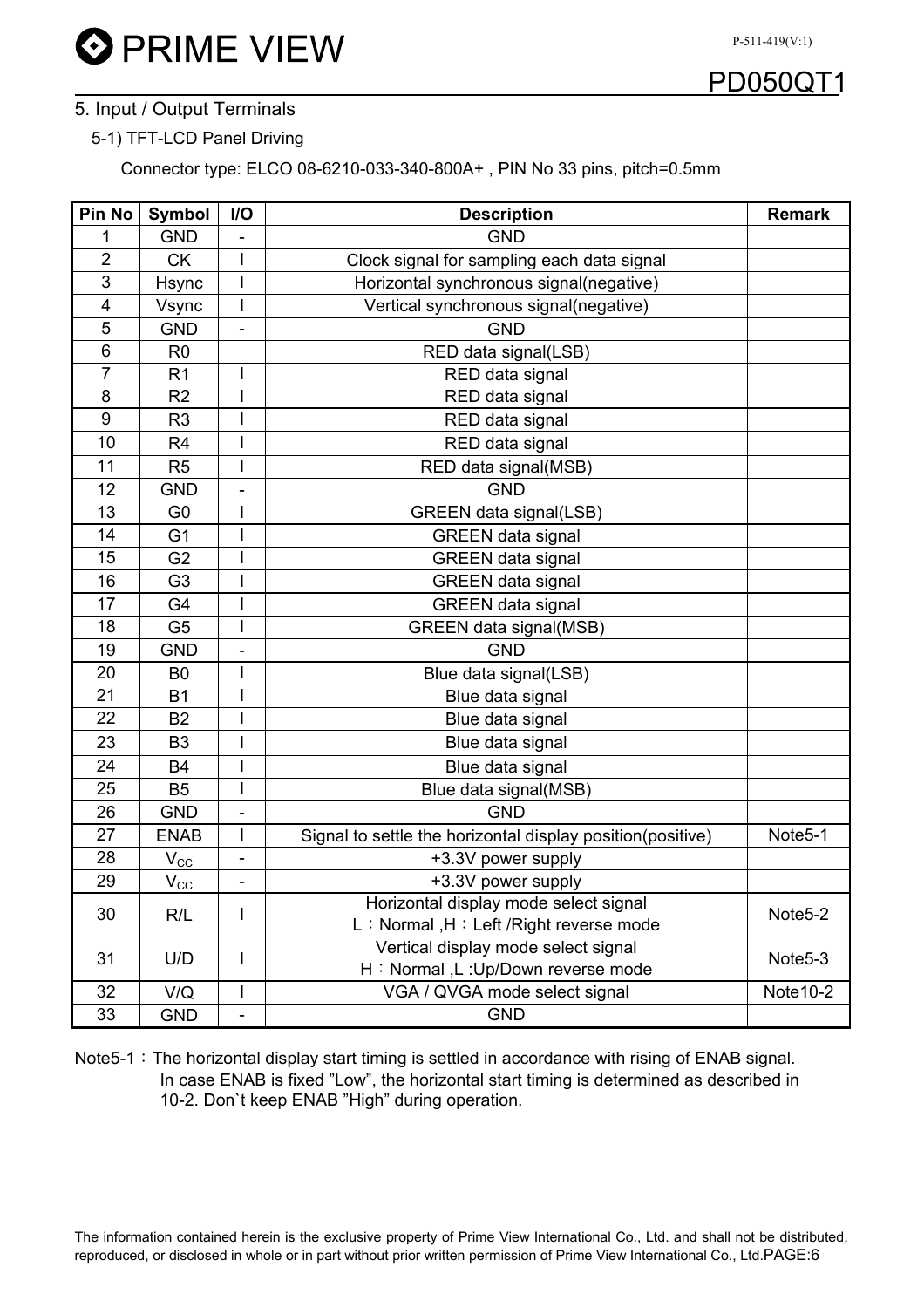## PD050Q

Note 5-2 , 5-3 : The definitions of U/D & R/L





#### 5-2) Backlight driving

Connector type: JST BHR-03VS-1, PIN No 3 pins, pitch=3.5mm

| <b>Pin No</b> | <b>Symbol</b>               | <b>Description</b>                        | <b>Remark</b>   |
|---------------|-----------------------------|-------------------------------------------|-----------------|
|               | V <sub>High</sub>           | Power supply for lamp (High voltage side) | Pink            |
| റ             | <b>NC</b>                   | This is electrically opened               |                 |
| 3             | $\mathsf{V}_{\mathsf{Low}}$ | Power supply for lamp (Low voltage side)  | White, Note 5-4 |

Note 5-4: Low voltage side of backlight inverter connects with ground of inverter circuits.

#### 6. Pixel Arrangement

| RGBRGBRGB<br>1 st Line<br>$R$ GBRGB 2 nd Line<br>3 rd Line<br>$R$ G $B$<br>1 st Pixel | R G B<br>$R$ G $B$<br>$R$ $G$ $B$<br>320th pixel |
|---------------------------------------------------------------------------------------|--------------------------------------------------|
| $1$ Pixel =<br>$R$ G $B$                                                              |                                                  |
| 238 th Line<br>R G B<br>239 thLine<br>$R$ GBRGB                                       | R G B<br>$R$ G $B$                               |
| 240 th Line<br>GBRGBRGB<br>R                                                          | $R$ GB                                           |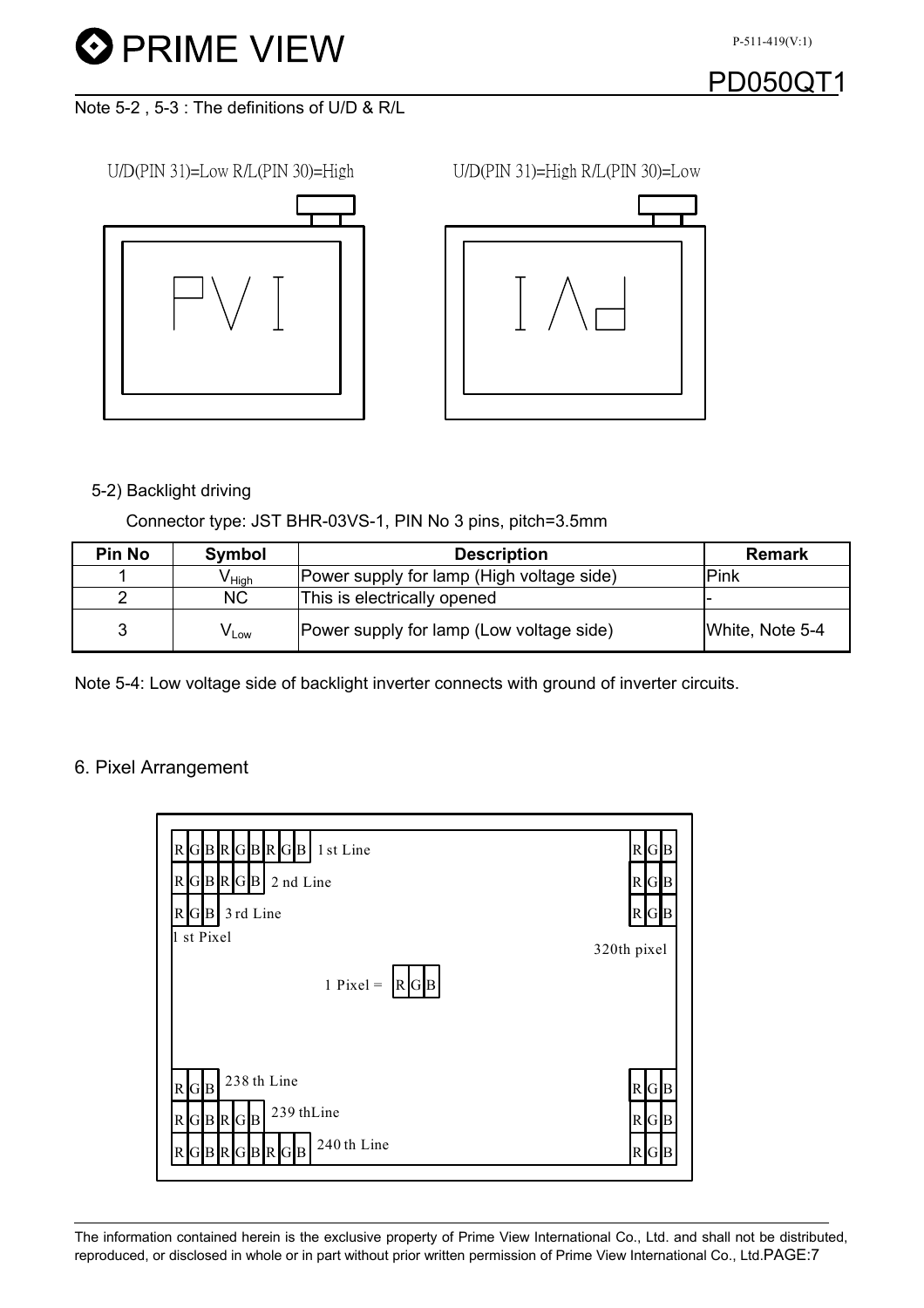#### 7. Absolute Maximum Ratings: GND=0V, Ta=25 ℃

| <b>Parameters</b>    | <b>Symbol</b> | <b>Condition</b>   | MAX.        | Unit | Remark  |
|----------------------|---------------|--------------------|-------------|------|---------|
| Input Voltage        |               | <sup>т</sup> а=25℃ | $-0.3 - +4$ |      | Note7-1 |
| +3.3V supply voltage | у сс          | Ta=25℃             | 0~+3.6      |      |         |

Note 7-1:CK,R0~R5,G0~G5,B0~B5,Hsync,Vsync,ENAB,R/L,U/D,V/Q

#### 8. Electrical Characteristics

8-1) Recommended Operating Conditions: GND=0V, Ta=25°C

| Item                            | Symbol             | Min.                     | Typ.           | Max.                       | <b>Unit</b> | <b>Remark</b>         |
|---------------------------------|--------------------|--------------------------|----------------|----------------------------|-------------|-----------------------|
| <b>Supply Voltage</b>           | $\rm V_{\rm CC}$   | $+3.0$                   | $+3.3$         | $+3.6$                     |             |                       |
| <b>Current Dissipation</b>      | <b>I</b> cc        | ٠                        | 65.8           |                            | mA          | Note 8-1              |
| Total power consumption         | Pcc                | 197.4                    | 217.14         | 236.88                     | mW          |                       |
| Permissive input ripple voltage | $V_{RF}$           | $\overline{\phantom{0}}$ | -              | 100                        |             | mVp-p $ V_{CC}$ =3.3V |
| Input voltage(Low)              | $V_{IL}$           |                          | $\blacksquare$ | $0.3 V_{CC}$               |             |                       |
| Input voltage(High)             | $V_{\text{IH}}$    | $0.7 V_{CC}$             |                | $\mathsf{V}_{\mathsf{CC}}$ |             |                       |
| V <sub>com</sub> Voltage        | $V_{\mathsf{com}}$ | $\overline{\phantom{a}}$ | 3.68           |                            |             |                       |

Note 8-1 : To test the current dissipation of  $V_{CC}$ , using the "color bars" testing pattern shown as below.

1. White 2. Yellow 3. Cyan 4. Green 5. Magenta 6. Red 7. Blue 8. Black

|  |  | $1 \mid 2 \mid 3 \mid 4 \mid 5 \mid 6 \mid 7 \mid$ |  | 8 |  |
|--|--|----------------------------------------------------|--|---|--|
|  |  |                                                    |  |   |  |

 $I_{DD}$  current dissipation testing pattern

#### 8-2) Recommended Driving Condition for Back Light Ta=25к

Parameter | Symbol | Min. | Typ. | Max. | Unit | Remark  $\textsf{\small \textsf{amp}}$  voltage  $\textsf{\small \textsf{1}}\qquad \textsf{\small \textsf{1}}\qquad \textsf{\small \textsf{V}}_{\textsf{\tiny L}}\qquad \textsf{\small \textsf{1}}\qquad \textsf{\small \textsf{4}}$ Lamp current  $\begin{array}{ccc} \hline \end{array}$ Lamp frequency  $\begin{array}{|c|c|c|c|c|c|}\n\hline\n & & F_{\rm L} & 40 & 55 & 80 & KHz & Note 8-3\n\end{array}$ Starting Voltage (25 $°C$ ) Utahing voltage  $(25 \circ)$ <br>(Reference Value)  $\qquad \qquad$  Vs  $\qquad \qquad$  -  $\qquad \qquad$  600  $\qquad$  Vrms  $\qquad$  Note 8-4 Starting Voltage (0°C) Starting voltage (0 C)<br>(Reference Value) | Vs | - | - | 760 | Vrms | Note 8-4

Note  $8-2$ : In order to have proper operation of the B/L, no matter what kind of inverters, the output lamp current must be between Min. and Max. values to avoid the abnormal display image caused by B/L.

- Note  $8-3$ : The waveform of lamp driving voltage should be as closed to a perfect sine wave as possible.
- Note 8-4: The "Starting Voltage" means the minimum voltage of inverter to turn on the lamp. And it should be applied to the lamp for more than 1 second to start up. Otherwise the lamp may not be turned on. PVI strongly recommend that the minimum voltage of inverter could be designed for 0̓C condition.

The information contained herein is the exclusive property of Prime View International Co., Ltd. and shall not be distributed, reproduced, or disclosed in whole or in part without prior written permission of Prime View International Co., Ltd.PAGE:8

| ⊾⊔y⊓t |               |      |      | 1 a-20 U   |
|-------|---------------|------|------|------------|
| Лiп.  | $\tau_{VD}$ . | Max. | Unit | Remark     |
| 123   | 448           | 494  | Vrms |            |
| 3.0   | 6.0           | 8.0  | mA   | Note $8-2$ |
|       |               |      |      |            |

PD050QT1

**D** PRIME VIEW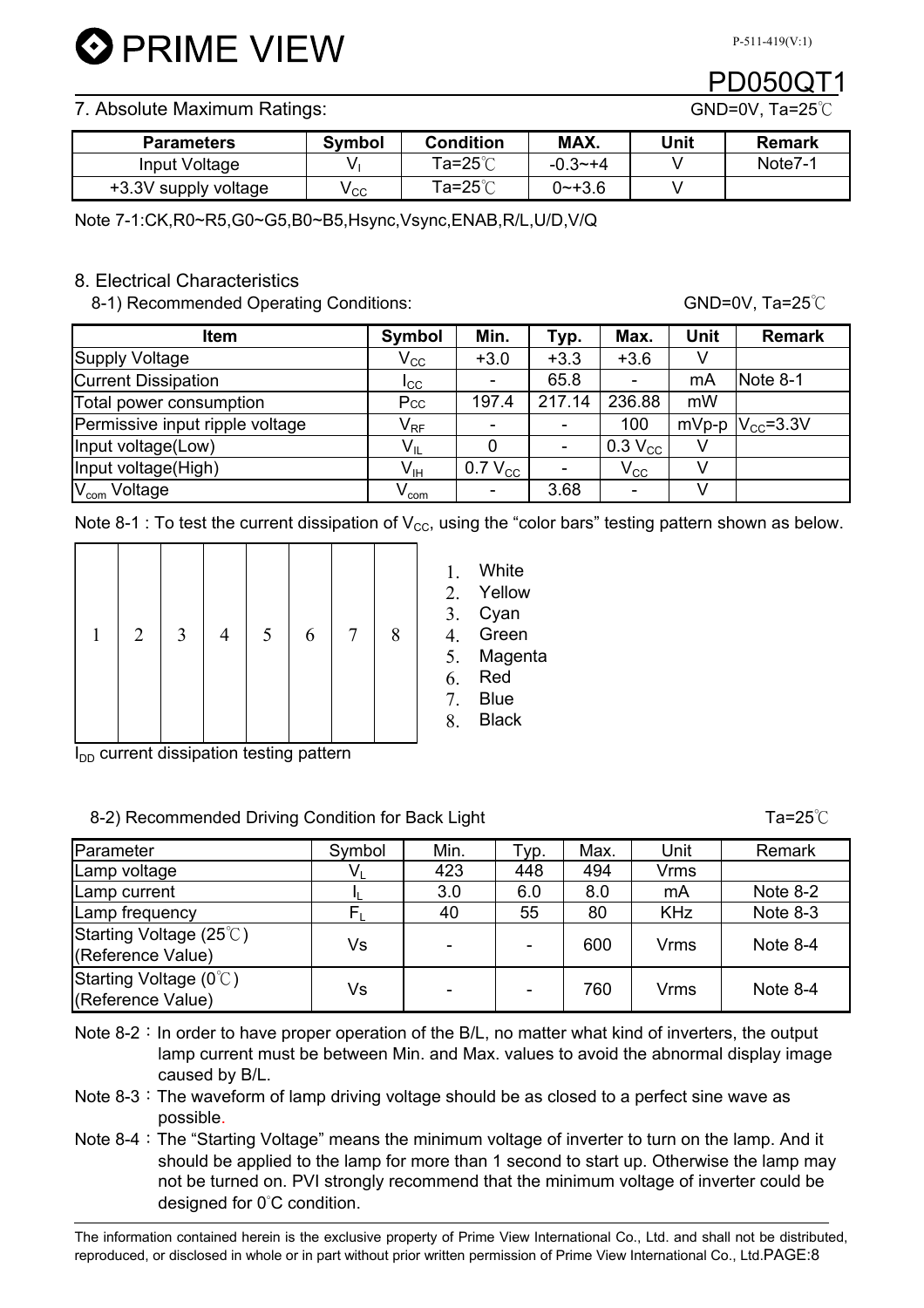**O** PRIME VIEW

P-511-419(V:1)

## PD050QT1

#### 8-3) Power Consumption

| <b>Parameters</b>                  | <b>Symbol</b>            | т <sub>ур.</sub> | Max. | Unit | Remark     |
|------------------------------------|--------------------------|------------------|------|------|------------|
| <b>LCD Panel Power Consumption</b> | -                        | 0.22             | 0.24 | w    | Note $8-5$ |
| <b>Backlight Power Consumption</b> | $\overline{\phantom{0}}$ | 2.7              | 3.95 | w    | Note 8-6   |
| <b>Total Power Consumption</b>     | -                        | 2.92             | 4.16 | W    |            |

Note 8-5: The power consumption for back light is not included.

Note 8-6: Back light lamp power consumption is calculated by  $I_L \times V_L$ .

#### 9. Display Color and Gray Scale Reference

|              |                   |             |                |                    |              |              |             |                |           |             |                |             |             |             | <b>Input Color Data</b> |             |                |              |              |              |              |             |              |                  |                  |
|--------------|-------------------|-------------|----------------|--------------------|--------------|--------------|-------------|----------------|-----------|-------------|----------------|-------------|-------------|-------------|-------------------------|-------------|----------------|--------------|--------------|--------------|--------------|-------------|--------------|------------------|------------------|
|              | Color             |             |                |                    | Red          |              |             |                |           |             |                |             |             | Green       |                         |             |                |              |              |              | <b>Blue</b>  |             |              |                  |                  |
|              |                   | R7          | R <sub>6</sub> | <b>R5 R4 R3 R2</b> |              |              |             | R <sub>1</sub> |           | R0 G7       | G <sub>6</sub> |             | G5 G4       |             | G3 G2 G1                |             | G <sub>0</sub> | <b>B7</b>    | <b>B6</b>    |              | B5 B4        | <b>B3</b>   | <b>B2</b>    | <b>B1</b>        | <b>B0</b>        |
|              | <b>Black</b>      | 0           | 0              | 0                  | 0            | 0            | 0           | 0              | 0         | 0           | 0              | $\mathbf 0$ | 0           | 0           | 0                       | 0           | 0              | 0            | 0            | 0            | 0            | 0           | 0            | 0                | $\pmb{0}$        |
|              | Red (255)         | 1           | 1              | 1                  | $\mathbf{1}$ | 1            | 1           | 1              | 1         | 0           | 0              | 0           | 0           | 0           | 0                       | 0           | $\mathbf 0$    | 0            | 0            | 0            | $\mathbf 0$  | 0           | 0            | 0                | $\boldsymbol{0}$ |
| <b>Basic</b> | Green (255)       | $\pmb{0}$   | 0              | 0                  | $\mathbf 0$  | 0            | $\pmb{0}$   | $\mathbf 0$    | 0         | 1           | 1              | 1           | 1           | 1           | 1                       | 1           | $\mathbf{1}$   | 0            | 0            | 0            | 0            | 0           | 0            | 0                | 0                |
| Colors       | Blue (255)        | $\mathbf 0$ | 0              | 0                  | $\mathbf 0$  | 0            | 0           | $\mathbf 0$    | 0         | 0           | 0              | 0           | 0           | 0           | 0                       | 0           | 0              | 1            | 1            | 1            | 1            | 1           | 1            | 1                | 1                |
|              | Cyan              | 0           | 0              | 0                  | $\mathbf 0$  | 0            | 0           | 0              | 0         | 1           | 1              | 1           | 1           | 1           | 1                       | 1           | 1              | $\mathbf{1}$ | 1            | 1            | 1            | 1           | 1            | 1                | 1                |
|              | Magenta           | 1           | 1              | 1                  | $\mathbf{1}$ | $\mathbf 1$  | 1           | 1              | 1         | 0           | $\pmb{0}$      | 0           | $\pmb{0}$   | 0           | $\mathbf 0$             | $\mathbf 0$ | 0              | 1            | 1            | $\mathbf{1}$ | 1            | $\mathbf 1$ | $\mathbf{1}$ | 1                | 1                |
|              | Yellow            | 1           | 1              | 1                  | 1            | $\mathbf{1}$ | 1           | 1              | 1         | 1           | 1              | 1           | 1           | 1           | 1                       | 1           | $\mathbf{1}$   | 0            | $\mathbf 0$  | $\mathbf 0$  | 0            | 0           | 0            | 0                | $\mathbf 0$      |
|              | White             | 1           | 1              | 1                  | 1            | 1            | 1           | 1              | 1         | 1           | 1              | 1           | 1           | 1           | 1                       | 1           | $\mathbf 1$    | 1            | 1            | 1            | 1            | 1           | 1            | 1                | 1                |
|              | Red (00)          | 0           | 0              | 0                  | $\mathbf 0$  | 0            | 0           | $\mathbf 0$    | 0         | 0           | 0              | 0           | 0           | 0           | 0                       | 0           | 0              | 0            | 0            | $\pmb{0}$    | 0            | 0           | 0            | 0                | $\pmb{0}$        |
|              | Red (01)          | 0           | 0              | 0                  | $\mathbf 0$  | 0            | 0           | 0              | 1         | 0           | 0              | 0           | 0           | 0           | 0                       | 0           | 0              | 0            | 0            | $\mathbf 0$  | 0            | 0           | 0            | 0                | $\mathbf 0$      |
|              | Red (02)          | 0           | 0              | 0                  | 0            | 0            | 0           | 1              | 0         | 0           | 0              | 0           | 0           | 0           | 0                       | $\mathbf 0$ | 0              | 0            | $\mathbf 0$  | 0            | 0            | 0           | 0            | 0                | 0                |
| Red          | Darker            |             |                |                    |              |              |             |                |           |             |                |             |             |             |                         |             |                |              |              |              |              |             |              |                  |                  |
|              |                   |             |                |                    |              |              |             |                |           |             |                |             |             |             |                         |             |                |              |              |              |              |             |              |                  |                  |
|              | <b>Brighter</b>   |             |                |                    |              |              |             |                |           |             |                |             |             |             |                         |             |                |              |              |              |              |             |              |                  |                  |
|              | Red (253)         | 1           | 1              | 1                  | 1            | 1            | 1           | 0              | 1         | 0           | 0              | 0           | 0           | 0           | 0                       | 0           | 0              | 0            | 0            | 0            | 0            | 0           | 0            | 0                | $\mathbf 0$      |
|              | Red (254)         | 1           | 1              | 1                  | 1            | 1            | 1           | 1              | 0         | 0           | 0              | $\mathbf 0$ | 0           | 0           | 0                       | 0           | 0              | 0            | $\mathbf 0$  | 0            | $\pmb{0}$    | 0           | 0            | $\mathbf 0$      | 0                |
|              | Red (255)         | 1           | 1              | 1                  | 1            | 1            | 1           | 1              | 1         | 0           | 0              | 0           | 0           | 0           | 0                       | $\mathbf 0$ | 0              | 0            | 0            | 0            | 0            | $\mathbf 0$ | 0            | 0                | $\boldsymbol{0}$ |
|              | Green (00)        | $\mathbf 0$ | 0              | 0                  | $\mathbf 0$  | 0            | 0           | $\mathbf 0$    | 0         | 0           | 0              | 0           | 0           | 0           | 0                       | 0           | 0              | 0            | 0            | 0            | 0            | 0           | 0            | 0                | $\boldsymbol{0}$ |
|              | Green (01)        | $\mathbf 0$ | 0              | 0                  | $\pmb{0}$    | 0            | 0           | $\mathbf 0$    | 0         | 0           | $\pmb{0}$      | $\mathbf 0$ | 0           | $\mathbf 0$ | $\pmb{0}$               | $\mathbf 0$ | $\mathbf 1$    | 0            | $\mathbf 0$  | $\pmb{0}$    | $\pmb{0}$    | $\mathbf 0$ | 0            | $\boldsymbol{0}$ | $\pmb{0}$        |
|              | Green (02)        | 0           | 0              | 0                  | 0            | 0            | 0           | 0              | 0         | 0           | 0              | 0           | 0           | 0           | 0                       | 1           | 0              | 0            | 0            | 0            | 0            | $\mathbf 0$ | 0            | 0                | 0                |
| Green        | Darker            |             |                |                    |              |              |             |                |           |             |                |             |             |             |                         |             |                |              |              |              |              |             |              |                  |                  |
|              |                   |             | ν              |                    | ↓            | ↓            |             |                |           | ↓           |                | ↓           |             |             |                         |             | ↓              | ↓            |              |              | ↓            |             |              |                  | ↓                |
|              | <b>Brighter</b>   |             |                |                    |              |              |             |                |           |             |                |             |             |             |                         |             |                |              |              |              |              |             |              |                  |                  |
|              | Green (253)       | $\mathbf 0$ | 0              | 0                  | $\pmb{0}$    | 0            | 0           | $\pmb{0}$      | 0         | 1           | 1              | 1           | 1           | 1           | $\mathbf 1$             | 0           | $\mathbf 1$    | 0            | 0            | $\pmb{0}$    | 0            | 0           | 0            | 0                | $\mathbf 0$      |
|              | Green (254)       | $\mathbf 0$ | 0              | $\mathbf 0$        | $\pmb{0}$    | 0            | $\pmb{0}$   | $\mathbf 0$    | 0         | 1           | 1              | 1           | 1           | 1           | 1                       | 1           | 0              | 0            | $\pmb{0}$    | $\pmb{0}$    | 0            | 0           | 0            | $\pmb{0}$        | $\boldsymbol{0}$ |
|              | Green (255)       | $\mathbf 0$ | 0              | $\mathbf 0$        | $\pmb{0}$    | 0            | 0           | 0              | 0         | 1           | 1              | 1           | 1           | 1           | 1                       | 1           | 1              | 0            | $\pmb{0}$    | 0            | 0            | 0           | 0            | 0                | $\boldsymbol{0}$ |
|              | <b>Blue (00)</b>  | 0           | 0              | 0                  | $\pmb{0}$    | 0            | 0           | 0              | 0         | 0           | 0              | 0           | $\mathbf 0$ | $\pmb{0}$   | 0                       | 0           | 0              | 0            | $\mathbf 0$  | $\pmb{0}$    | $\pmb{0}$    | 0           | 0            | 0                | $\pmb{0}$        |
|              | <b>Blue (01)</b>  | 0           | 0              | 0                  | 0            | 0            | 0           | 0              | 0         | 0           | 0              | 0           | 0           | 0           | 0                       | 0           | 0              | 0            | 0            | 0            | 0            | 0           | 0            | 0                | 1                |
|              | <b>Blue (02)</b>  | 0           | 0              | 0                  | 0            | 0            | 0           | 0              | 0         | 0           | 0              | 0           | 0           | 0           | 0                       | 0           | 0              | 0            | 0            | 0            | 0            | 0           | 0            | 1                | 0                |
| <b>Blue</b>  | Darker            |             |                |                    |              |              |             |                |           |             |                |             |             |             |                         |             |                |              |              |              |              |             |              |                  |                  |
|              |                   |             |                |                    |              |              |             |                |           |             |                |             |             |             |                         |             |                |              |              |              |              |             |              |                  | ↓                |
|              | <b>Brighter</b>   |             |                |                    |              |              |             |                |           |             |                |             |             |             |                         |             |                |              |              |              |              |             |              |                  |                  |
|              | <b>Blue (253)</b> | $\mathbf 0$ | 0              | $\mathbf 0$        | $\mathbf 0$  | $\pmb{0}$    | 0           | 0              | 0         | $\mathbf 0$ | 0              | 0           | 0           | 0           | $\mathbf 0$             | $\mathbf 0$ | 0              | 1            | 1            | 1            | 1            | 1           | 1            | $\mathbf 0$      | 1                |
|              | <b>Blue (254)</b> | $\pmb{0}$   | $\pmb{0}$      | $\pmb{0}$          | $\pmb{0}$    | $\pmb{0}$    | $\mathbf 0$ | $\pmb{0}$      | $\pmb{0}$ | $\pmb{0}$   | $\pmb{0}$      | $\pmb{0}$   | $\pmb{0}$   | $\pmb{0}$   | $\pmb{0}$               | $\pmb{0}$   | $\pmb{0}$      | $\mathbf 1$  | 1            | 1            | $\mathbf{1}$ | $\mathbf 1$ | $\mathbf{1}$ | $\mathbf{1}$     | 0                |
|              | <b>Blue (255)</b> | $\pmb{0}$   | $\pmb{0}$      | $\pmb{0}$          | $\pmb{0}$    | 0            | $\pmb{0}$   | $\mathbf 0$    | $\pmb{0}$ | $\mathbf 0$ | $\pmb{0}$      | $\pmb{0}$   | $\mathbf 0$ | $\pmb{0}$   | $\pmb{0}$               | $\pmb{0}$   | $\mathbf 0$    | $\mathbf 1$  | $\mathbf{1}$ | $\mathbf 1$  | $\mathbf 1$  | $\mathbf 1$ | $\mathbf 1$  | $\mathbf{1}$     | 1 <sup>1</sup>   |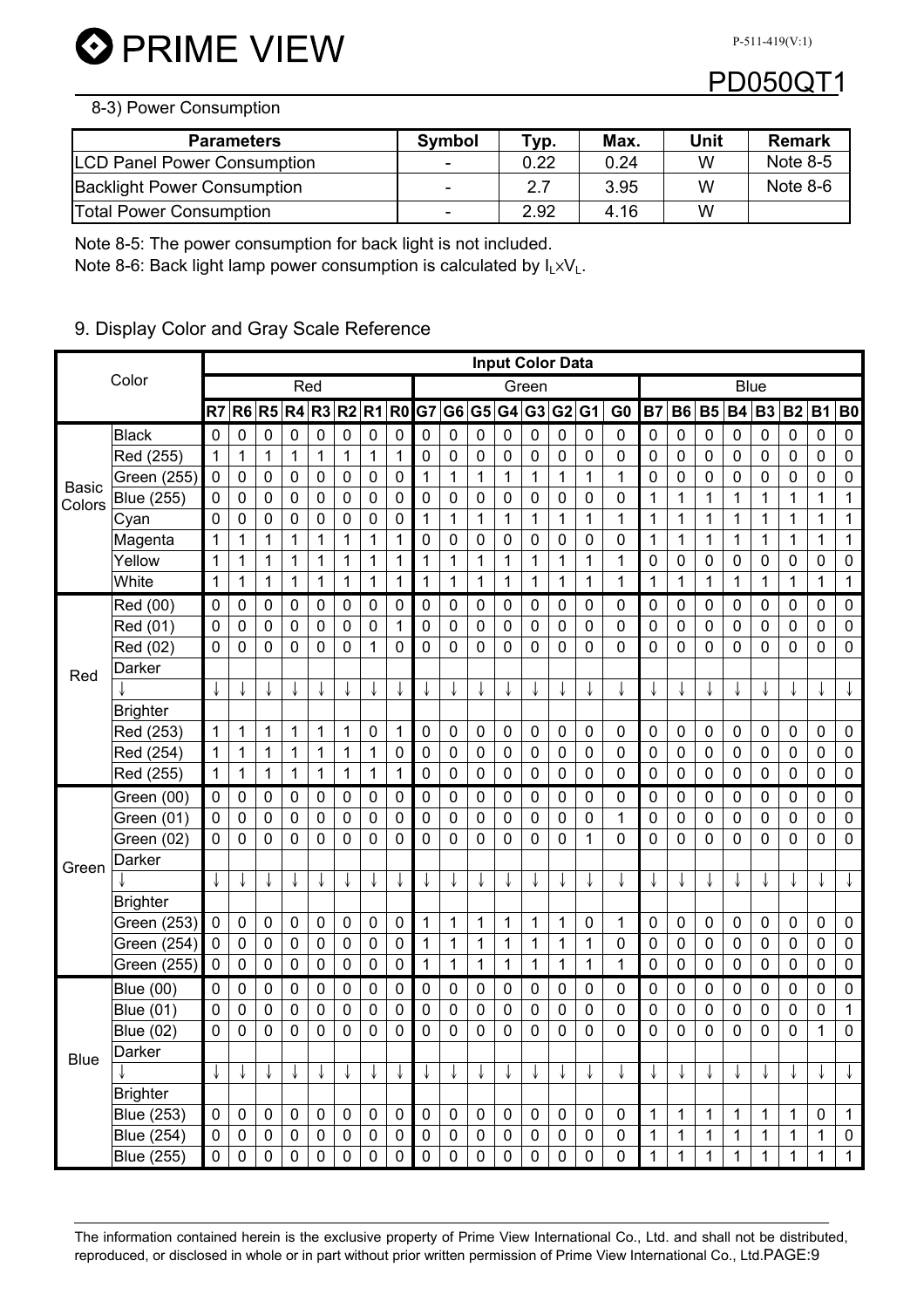## PD050C

#### 10. Interface Timing

#### 10-1) Timing Parameters

AC Electrical Characteristics ( $V_{CC}$  =+3.3V,GND=0V,Ta=25°C)

| Characteristics                      |                | Symbol     | Min.           | Typ.                     | Max.      | Unit         | <b>Remark</b> |
|--------------------------------------|----------------|------------|----------------|--------------------------|-----------|--------------|---------------|
| <b>Clock</b>                         | Frequency      | 1/Tc       |                | 25.18                    | 28.33     | <b>MHz</b>   | $V/Q=H$       |
|                                      |                |            |                | 6.3                      | 7.0       | <b>MHz</b>   | $V/Q = L$     |
|                                      | Duty ratio     | Tch/Tc     | 40             | 50                       | 60        | $\%$         | $V/Q = L$     |
| Data                                 | Set up time    | Tds        | 5              |                          |           |              |               |
|                                      | Hold time      | Tdh        | 10             |                          |           | ns           |               |
| Horizontal sync.<br>signal           | Cycle          | TН         | 30.0           | 31.8                     |           | us           | $V/Q=H$       |
|                                      |                |            | 700            | 800                      | 900       | clock        |               |
|                                      |                | TН         | 50.0           | 63.6                     |           | us           | $V/Q = L$     |
|                                      |                |            | 360            | 400                      | 450       | clock        |               |
|                                      | Pulse width    | THp        | $\overline{2}$ | 96                       | 200       | clock        |               |
| Vertical sync.<br>signal             | Cycle          | TV         | 515            | 525                      | 560       | line         | $V/Q=H$       |
|                                      |                | TV         | 251            | 262                      | 280       |              | $V/Q = L$     |
|                                      | Pulse width    | TVp        | 2              |                          | 34        | line         |               |
| Horizontal display period            |                | THd        |                | 320                      |           | <b>Clock</b> |               |
| Hsync.-Clock phase difference        |                | <b>THc</b> | 10             | $\overline{\phantom{a}}$ | $Tc-10$   | ns           |               |
| Hsync.-Vsync. phase difference       |                | TVh        | 0              | Ξ.                       | TH-THp    | ns           |               |
| Vertical sync. signal start position |                | TVs        | 34             |                          |           | line         | $V/Q=H$       |
|                                      | $\overline{7}$ |            |                |                          | $V/Q = L$ |              |               |

Note10-1: In case of lower frequency, the deterioration of the display quality, flicker etc., may occur.

| Parameter           |             | symbol | Min. | ™ур                      | Max          | Unit  | Remark  |
|---------------------|-------------|--------|------|--------------------------|--------------|-------|---------|
| Enable              | Set up time | Tes    | 5    | $\overline{\phantom{0}}$ | $Tc-10$      | ns    |         |
| signal              | Pulse width | ™ер    |      | 320                      | <b>TH-10</b> | clock |         |
| Hsync-Enable signal |             | ⊤he    | 44   |                          | TH-664       | clock | $V/Q=H$ |
| phase difference    |             |        |      | ۰                        | TH-340       |       | V/Q=L   |

#### Note  $10-2$ :

When ENAB is fixed at "V/Q=Low", the display starts from the data of C52 (clock).

When ENAB is fixed at "V/Q=High", the display starts from the data of C104 (clock).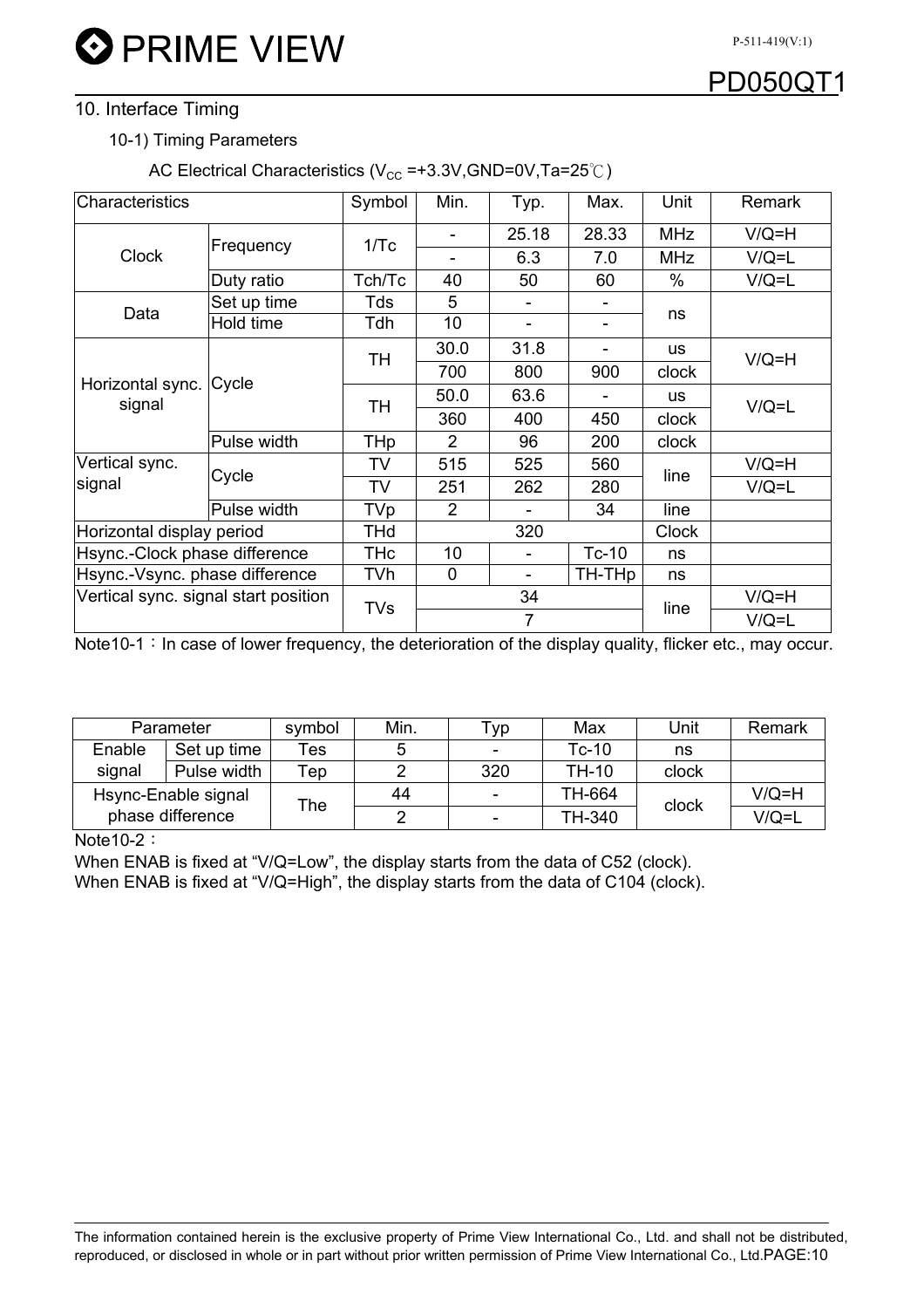

The information contained herein is the exclusive property of Prime View International Co., Ltd. and shall not be distributed, reproduced, or disclosed in whole or in part without prior written permission of Prime View International Co., Ltd.PAGE:11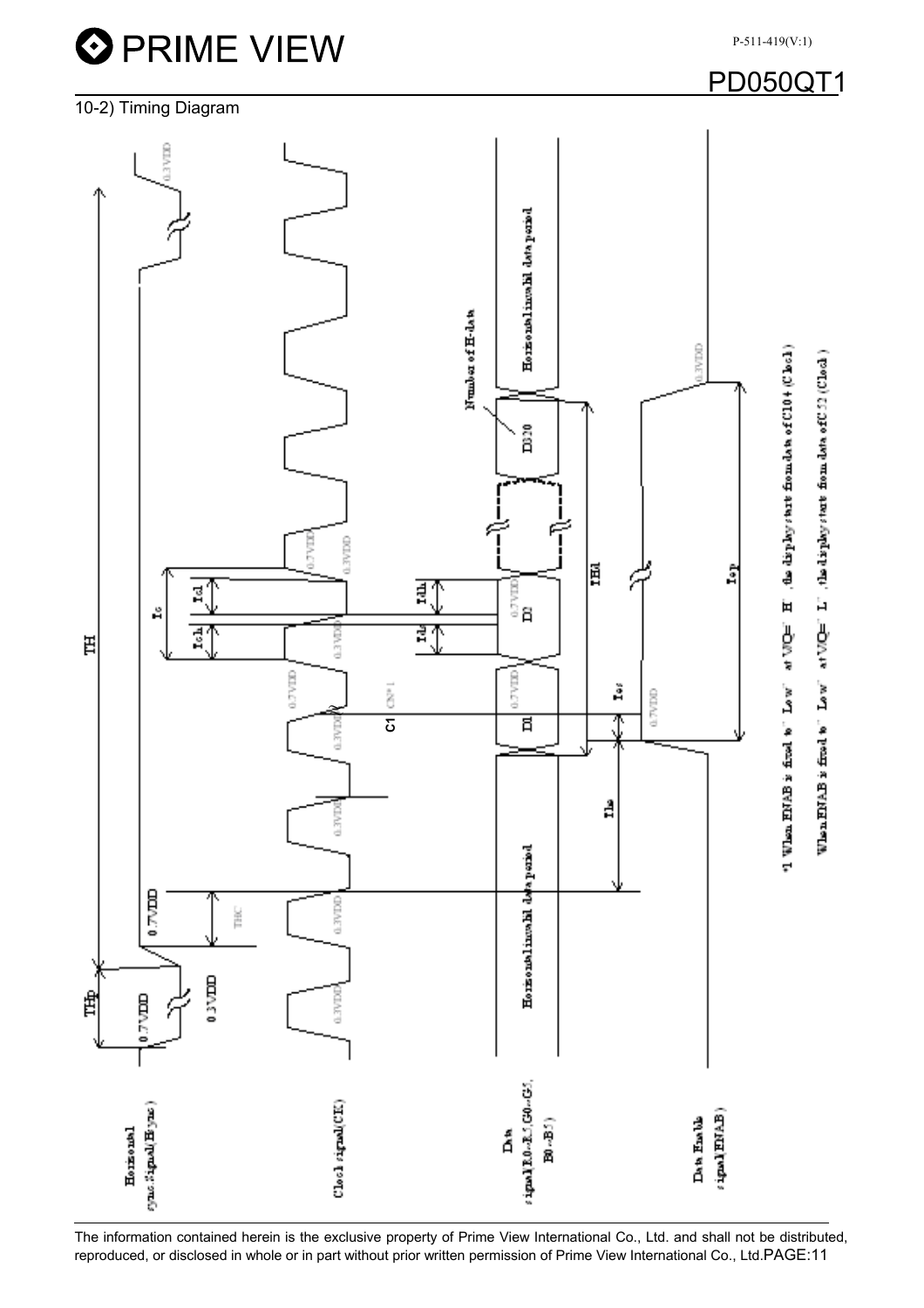

**O** PRIME VIEW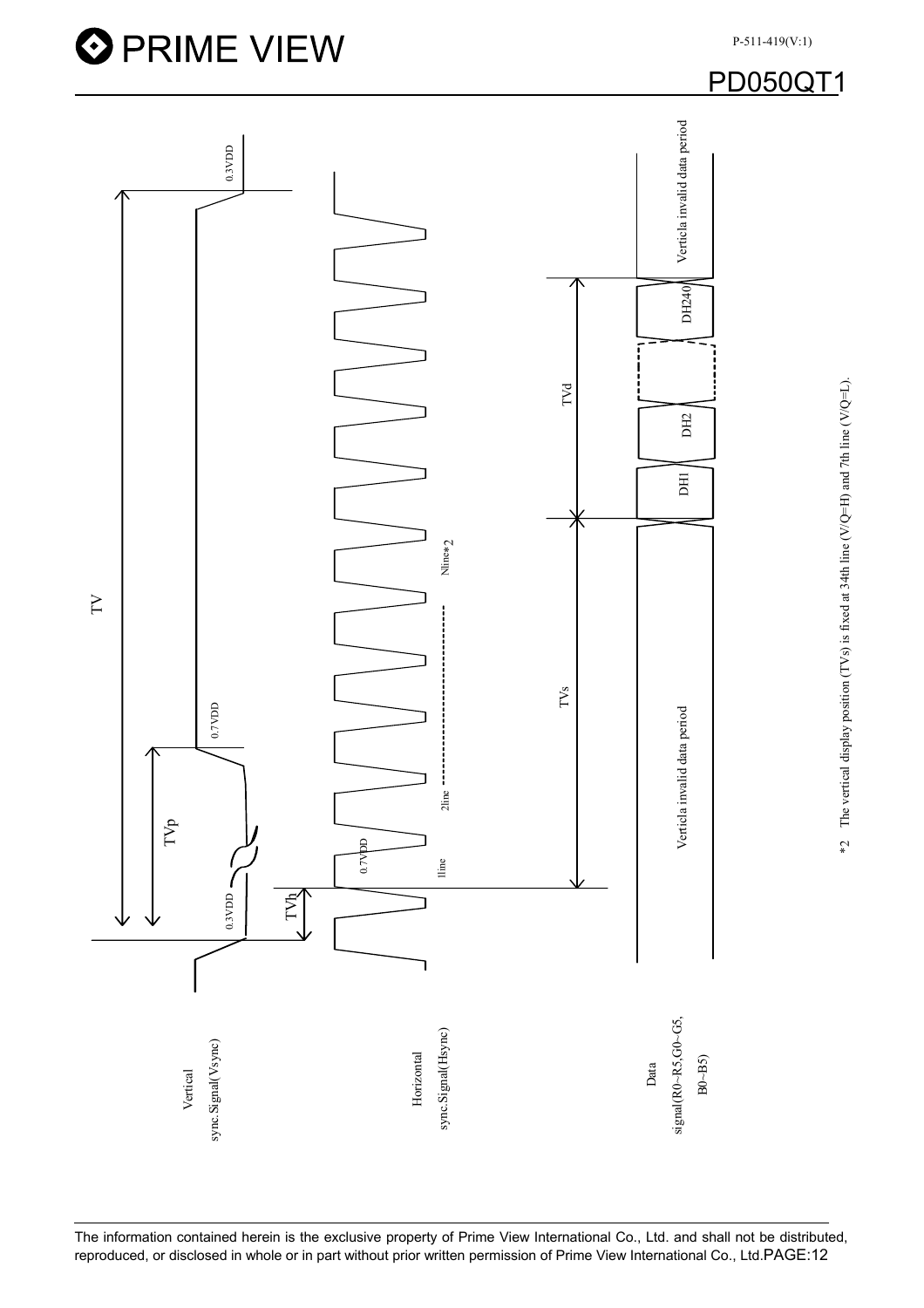# **O** PRIME VIEW

P-511-419(V:1)

## PD050QT1

## 11. Power On Sequence



- 1.  $0 < t1 \le 20$ ms
- 2.  $0 < t2 \le 50$ ms
- 3.  $0 < t3 \le 1s$

#### 12. Optical Characteristics

12-1) Specification:  $\overline{a} = 25^{\circ}C$ 

| <b>Parameter</b>          |             | Symbol                   | <b>Condition</b>              | MIN.  | TYP.  | MAX.  | <b>Unit</b> | <b>Remarks</b> |
|---------------------------|-------------|--------------------------|-------------------------------|-------|-------|-------|-------------|----------------|
| <b>Viewing Angle</b>      | Horizontal  | $\theta$ 21, $\theta$ 22 |                               | 55    | 60    | ---   | deg         | Note 12-1      |
|                           | Vertical    | $\theta$ 12              | $CR \ge 10$                   | 35    | 40    | $---$ | deg         |                |
|                           |             | $\theta$ 11              |                               | 50    | 55    | ---   | deg         |                |
| <b>Contrast Ratio</b>     |             | <b>CR</b>                | At optimized<br>Viewing angle | 200   | 350   | $---$ |             | Note 12-2      |
| Luminance                 |             |                          | $\theta = 0^{\circ}$          | 350   | 400   | ---   | $cd/m^2$    |                |
| <b>White Chromaticity</b> |             | X                        | $\theta = 0^{\circ}$          | 0.270 | 0.300 | 0.330 |             | Note 12-3      |
|                           |             | ٧                        | $\theta = 0^{\circ}$<br>0.310 |       | 0.340 | 0.370 |             |                |
| Response time             | <b>Rise</b> | Tr                       | $\theta = 0^{\circ}$          |       | 15    | 30    | ms          | Note 12-4      |
|                           | Fall        | Τf                       |                               | ---   | 25    | 50    | ms          |                |
| Uniformity                |             | U                        |                               | 70    | 80    | ---   | $\%$        | Note 12-5      |
| <b>Cross Talk Ratio</b>   |             | <b>CTK</b>               |                               | ---   |       | 3.5   | %           | Note 12-6      |
| Lamp Life Time            |             | $+25^{\circ}$ C          | 30,000                        |       | ---   | hrs   |             |                |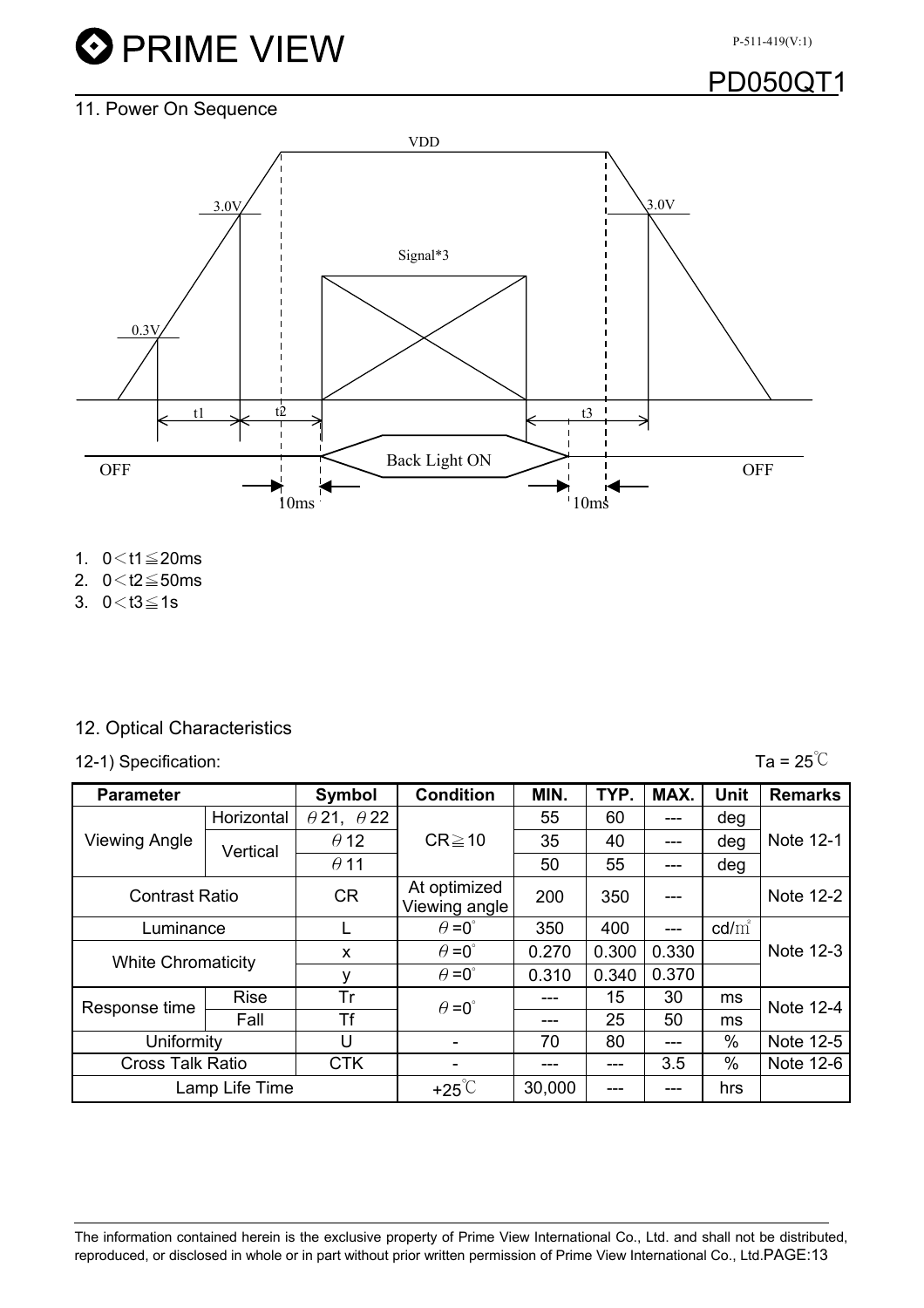# **O** PRIME VIEW

**PD050C** 

Note 12-1 : The definitions of viewing angles



- Note 12-2 :  $CR =$  Luminance when Testing point is White Luminance when Testing point is Black Contrast Ratio is measured in optimum common electrode voltage.
- Note 12-3 : 1. Topcon BM-7(fast) luminance meter 1° field of view is used in the testing (after 20~30 minutes operation).
	- 2.Lamp current : 6 mA
	- 3.Inverter model : TDK-347.



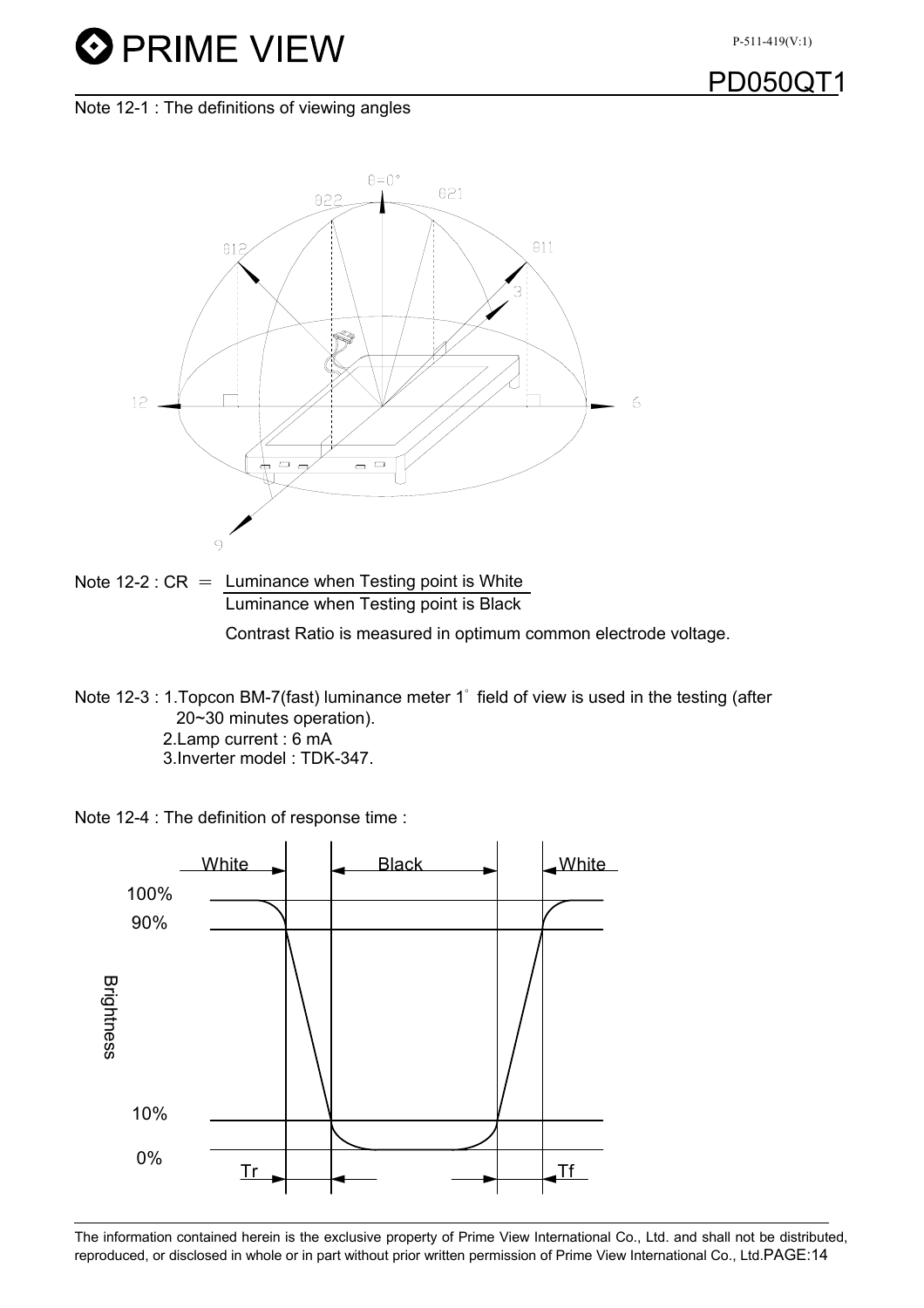



Note 12-5: The uniformity of LCD is defined as

U = The Minimum Brightness of the 9 testing Points The Maximum Brightness of the 9 testing Points

Luminance meter : BM-5A or BM-7 fast(TOPCON) Measurement distance : 500 mm +/- 50 mm Ambient illumination : < 1 Lux Measuring direction : Perpendicular to the surface of module The test pattern is white (Gray Level 63).



Note 12-6: Cross Talk (CTK) =  $\frac{|YA-YB|}{YA} \times 100\%$ YA: Brightness of Pattern A YB: Brightness of Pattern B Luminance meter : BM 5A (TOPCON) Measurement distance : 500 mm +/- 50 mm Ambient illumination : < 1 Lux Measuring direction : Perpendicular to the surface of module

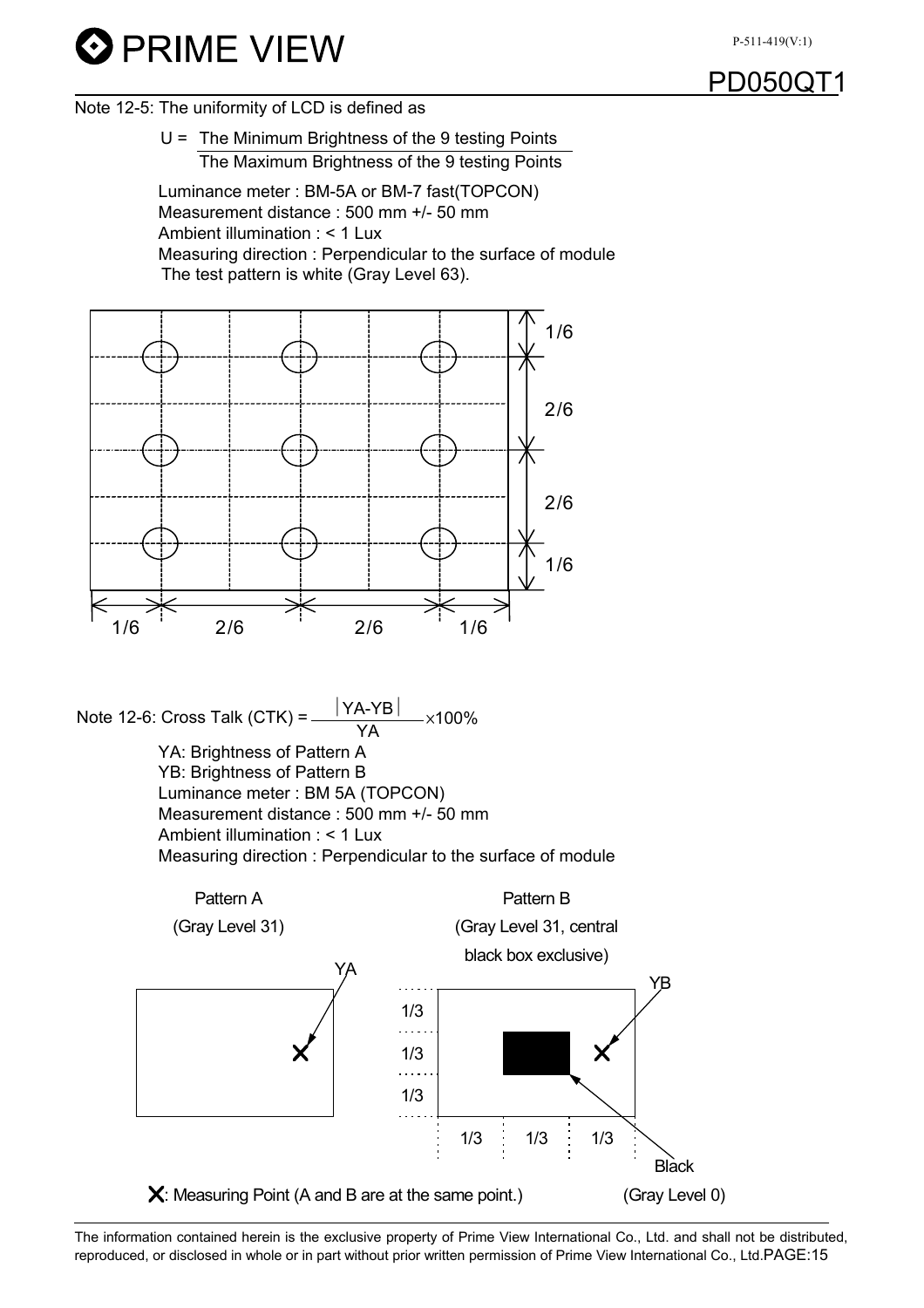PD050Q

**D** PRIME VIEW

#### 13. Handling Cautions

- 13-1) Mounting of module
	- A) Please power off the module when you connect the input/output connector.
	- B) Please connect the ground pattern of the inverter circuit surely. If the connection is not perfect, some following problems may happen possibly.
		- 1. The noise from the backlight unit will increase.
		- 2. The output from inverter circuit will be unstable.
		- 3. In some cases a part of module will heat.
	- C) Polarizer which is made of soft material and susceptible to flaw must be handled carefully.
	- D) Protective film (Laminator) is applied on surface to protect it against scratches and dirts. It is recommended to peel off the laminator before use and taking care of static electricity.
- 13-2) Precautions in mounting
	- A) When metal part of the TFT-LCD module (shielding lid and rear case) is soiled, wipe it with soft dry cloth.
	- B) Wipe off water drops or finger grease immediately. Long contact with water may cause discoloration or spots.
	- C) TFT-LCD module uses glass which breaks or cracks easily if dropped or bumped on hard surface. Please handle with care.
	- D) Since CMOS LSI is used in the module. So take care of static electricity and earth yourself when handling.
- 13-3) Adjusting module
	- A) Adjusting volumes on the rear face of the module have been set optimally before shipment.
	- B) Therefore, do not change any adjusted values. If adjusted values are changed, the specifications described may not be satisfied.
- 13-4) Others
	- A) Do not expose the module to direct sunlight or intensive ultraviolet rays for many hours.
	- B) Store the module at a room temperature place.
	- C) The voltage of beginning electric discharge may over the normal voltage because of leakage current from approach conductor by to draw lump read lead line around.
	- D) If LCD panel breaks, it is possibly that the liquid crystal escapes from the panel. Avoid putting it into eyes or mouth. When liquid crystal sticks on hands, clothes or feet. Wash it out immediately with soap.
	- E) Observe all other precautionary requirements in handling general electronic components.
	- F) Please adjust the voltage of common electrode as material of attachment by 1 module.
- 13-5) Polarizer mark

The polarizer mark is to describe the direction of view angle film how to mach up with the rubbing direction.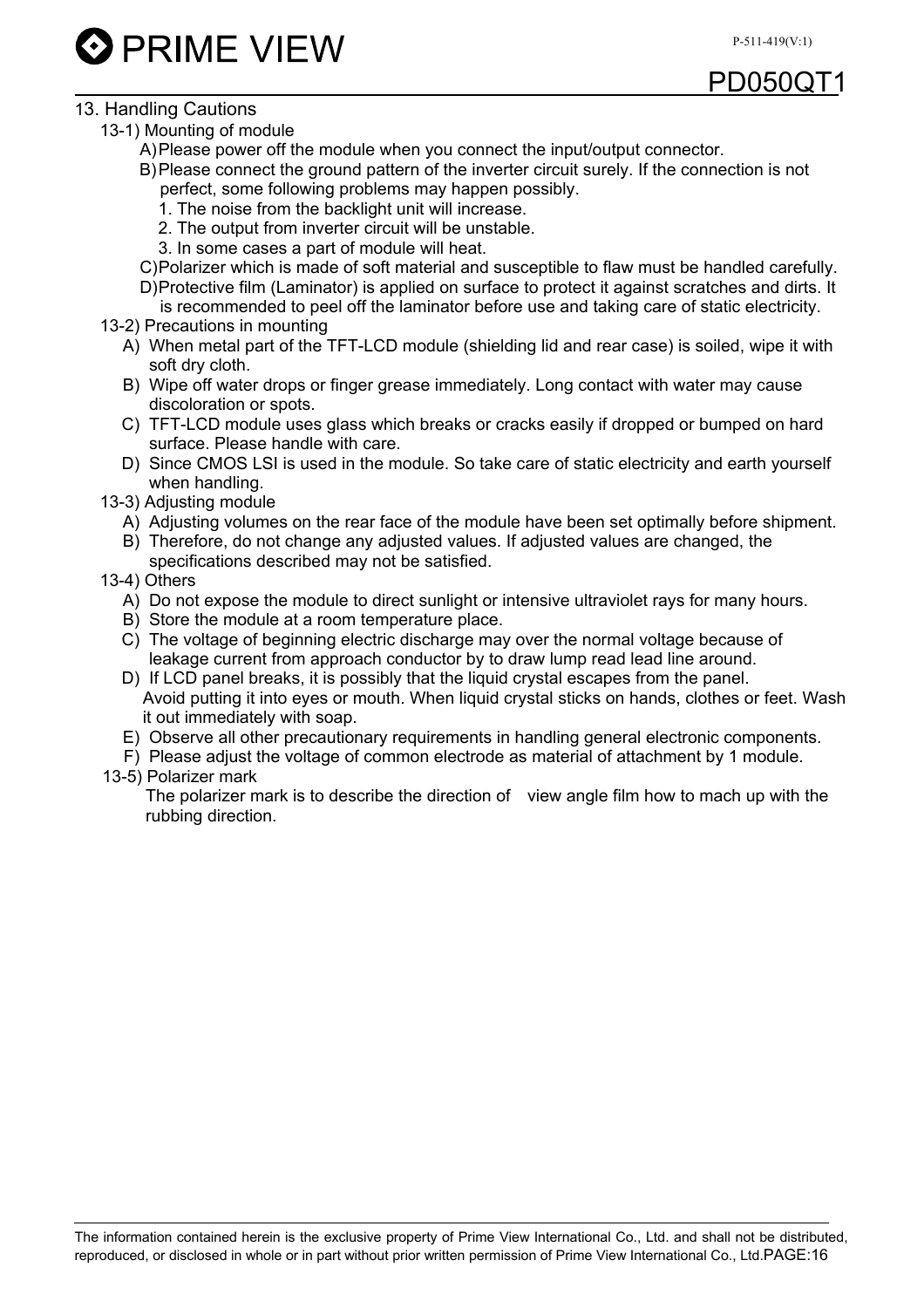

## PD050QT1

#### 14. Reliability Test

| <b>No</b>      | Item<br>Test                                              | <b>Test Condition</b>                                      |  |  |  |  |
|----------------|-----------------------------------------------------------|------------------------------------------------------------|--|--|--|--|
|                | High Temperature Storage Test                             | Ta = $+80^{\circ}$ C, 240 hrs                              |  |  |  |  |
| $\overline{2}$ | Low Temperature Storage Test                              | Ta = $-30^{\circ}$ C, 240 hrs                              |  |  |  |  |
| 3              | <b>High Temperature Operation Test</b>                    | Ta = $+70^{\circ}$ C, 240 hrs                              |  |  |  |  |
| 4              | Low Temperature Operation Test                            | Ta = $-25^{\circ}$ C, 240 hrs                              |  |  |  |  |
| 5              | High Temperature & High Humidity<br><b>Operation Test</b> | Ta = $+60^{\circ}$ C, 90%RH, 240 hrs                       |  |  |  |  |
| 6              | <b>Thermal Cycling Test</b>                               | $-25^{\circ}$ C $\rightarrow$ +70 $^{\circ}$ C, 200 Cycles |  |  |  |  |
|                | (non-operating)                                           | 30 min<br>30 min                                           |  |  |  |  |
| 7              | <b>Vibration Test</b><br>(non-operating)                  | Frequency: $10 \sim 55$ H <sub>z</sub>                     |  |  |  |  |
|                |                                                           | Amplitude: 1.5 mm                                          |  |  |  |  |
|                |                                                           | Sweep time: 11 mins                                        |  |  |  |  |
|                |                                                           | Test Period: 6 Cycles for each direction of X, Y, Z        |  |  |  |  |
| 8              | <b>Shock Test</b>                                         | 100G, 6ms                                                  |  |  |  |  |
|                | (non-operating)                                           | Direction : $\pm X$ , $\pm Y$ , $\pm Z$                    |  |  |  |  |
|                |                                                           | Cycle: 3 times                                             |  |  |  |  |
| 9              | Electrostatic Discharge Test                              | 150pF, $330\Omega$                                         |  |  |  |  |
|                | (non-operating)                                           | Air: ±15KV; Contact: ±8KV                                  |  |  |  |  |
|                |                                                           | 10 times/point, 5 points/panel face                        |  |  |  |  |

Ta: ambient temperature

Note : The protective film must be removed before temperature test.

[Criteria]

In the standard conditions, there is not display function NG issue occurred. (including : line defect ,no image).All the cosmetic specification is judged before the reliability stress.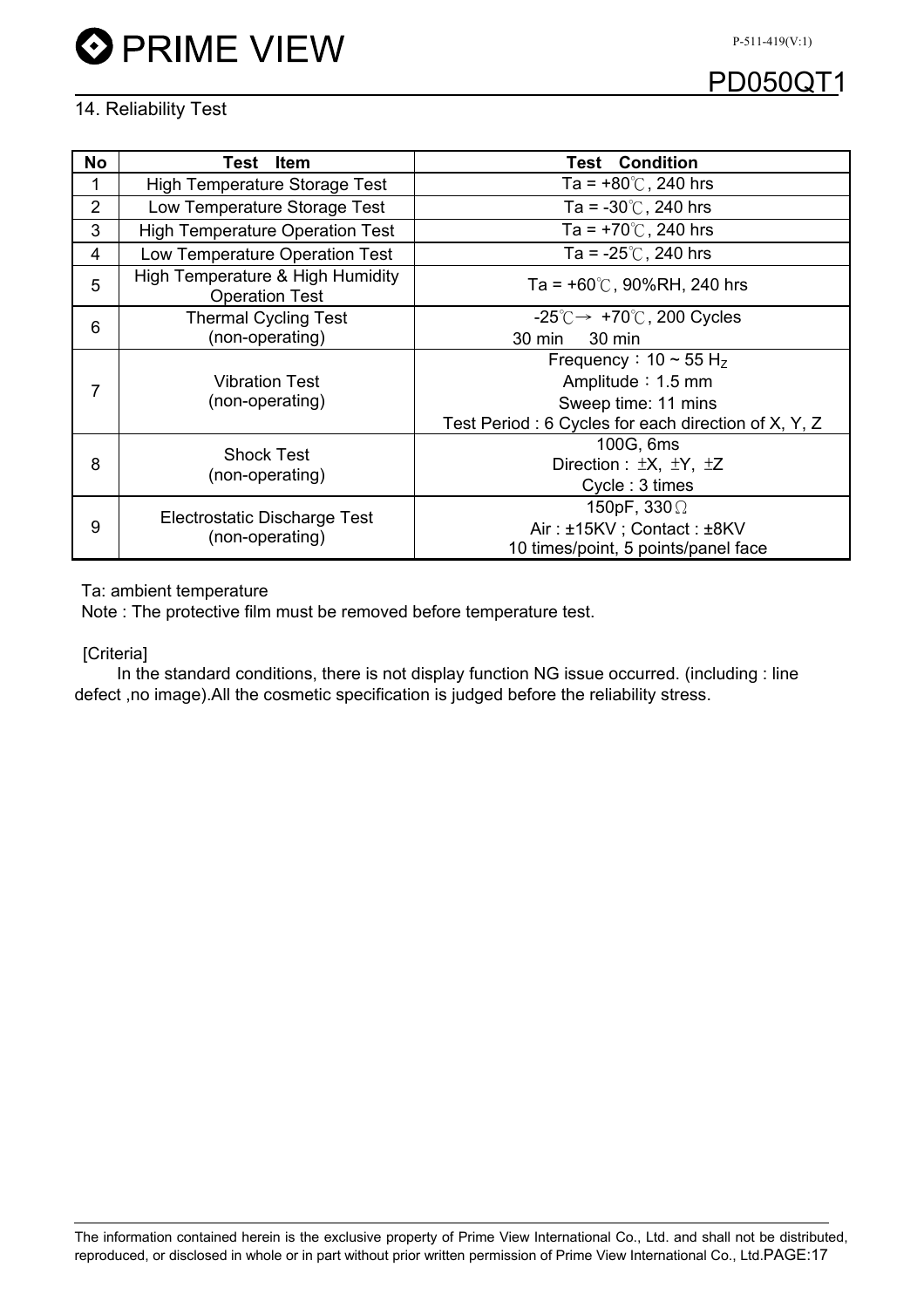

## PD050QT1

#### 15. Block Diagram